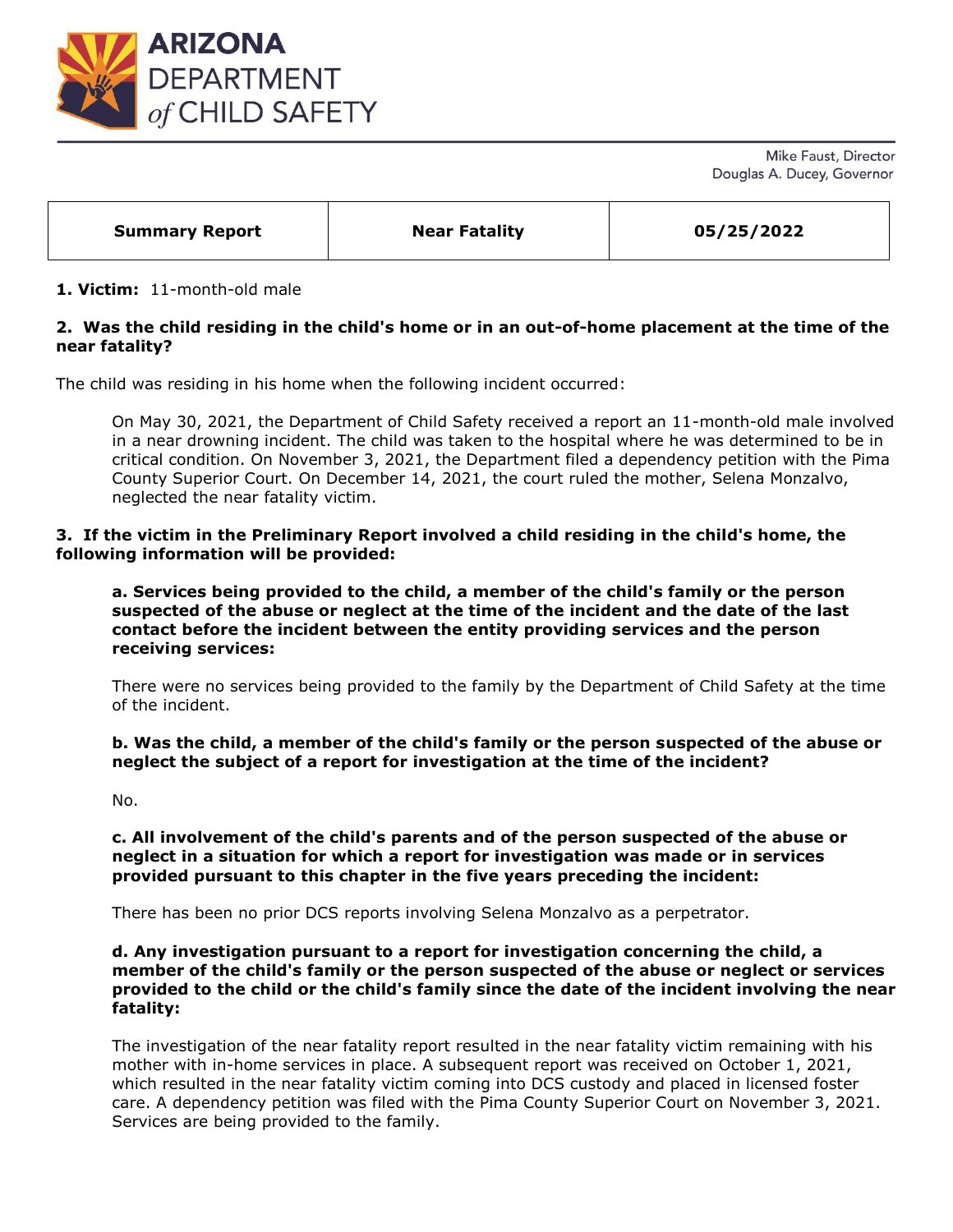

Mike Faust, Director Douglas A. Ducey, Governor

# **4. If the victim in the Preliminary Report involved a child residing in an out-of-home placement, the following information will be provided:**

**a. Licensing Agency:** 

N/A

**b. Licensing history of the out-of-home placement, including the type of license held by the operator of the placement and the period for which the placement has been licensed:** 

N/A

**c. Summary of all violations by the licensee:** 

N/A

**d. Any other actions by the licensee or an employee of the licensee that constitute a substantial failure to protect and promote the health, safety and welfare of a child.**

N/A

### **5. Actions taken by the Department in response to the case including any changes to policy or practice and/or recommendations for further changes in policies, practices, rules or statutes:**

The Department conducted a joint investigation with the Tucson Police Department. The investigation of the near fatality report resulted in the near fatality victim remaining with his mother with in-home services in place. A subsequent report was received on October 1, 2021, which resulted in the near fatality victim coming into DCS custody and placed in licensed foster care. A dependency petition was filed with the Pima County Superior Court on November 3, 2021. Services are being provided to the family.

The Department reminds all caregivers to always watch children around water and follow the Arizona Department of Health Services (ADHS) Pool Safety Recommendations.

For more information, please visit the ADHS website at: [http://www.azdhs.gov/phs/oeh/pool\\_rules.htm.](http://www.azdhs.gov/phs/oeh/pool_rules.htm)

Additionally, in accordance with the DCS Strategic Plan for State Fiscal Year 2016 (FY16), multidisciplinary team (MDT) reviews of fatality and near fatality cases were implemented during the first quarter of FY16. The MDT reviews fatality and near fatality cases with prior DCS involvement, which are a key feature of the Strategic Plan and supports the objective of increasing the accuracy of safety and risk assessments in investigations.

Cases are reviewed by the MDT in order to identify any systemic factors, both internal and external to the Department that may have had an impact. The Department is using the aggregate data gathered through all of the MDT reviews to assess and guide future changes and/or recommendations to policies, practices, rules or statutes. Findings from these reviews will be compiled into an annual report to be shared on the DCS website. The target date for release of this report is December 1, 2022.

For more information regarding the Department of Child Safety's Strategic Plan for State Fiscal Year 2016, please visit the DCS website at: [https://dcs.az.gov/news/dcs-strategic-plan.](https://dcs.az.gov/news/dcs-strategic-plan)